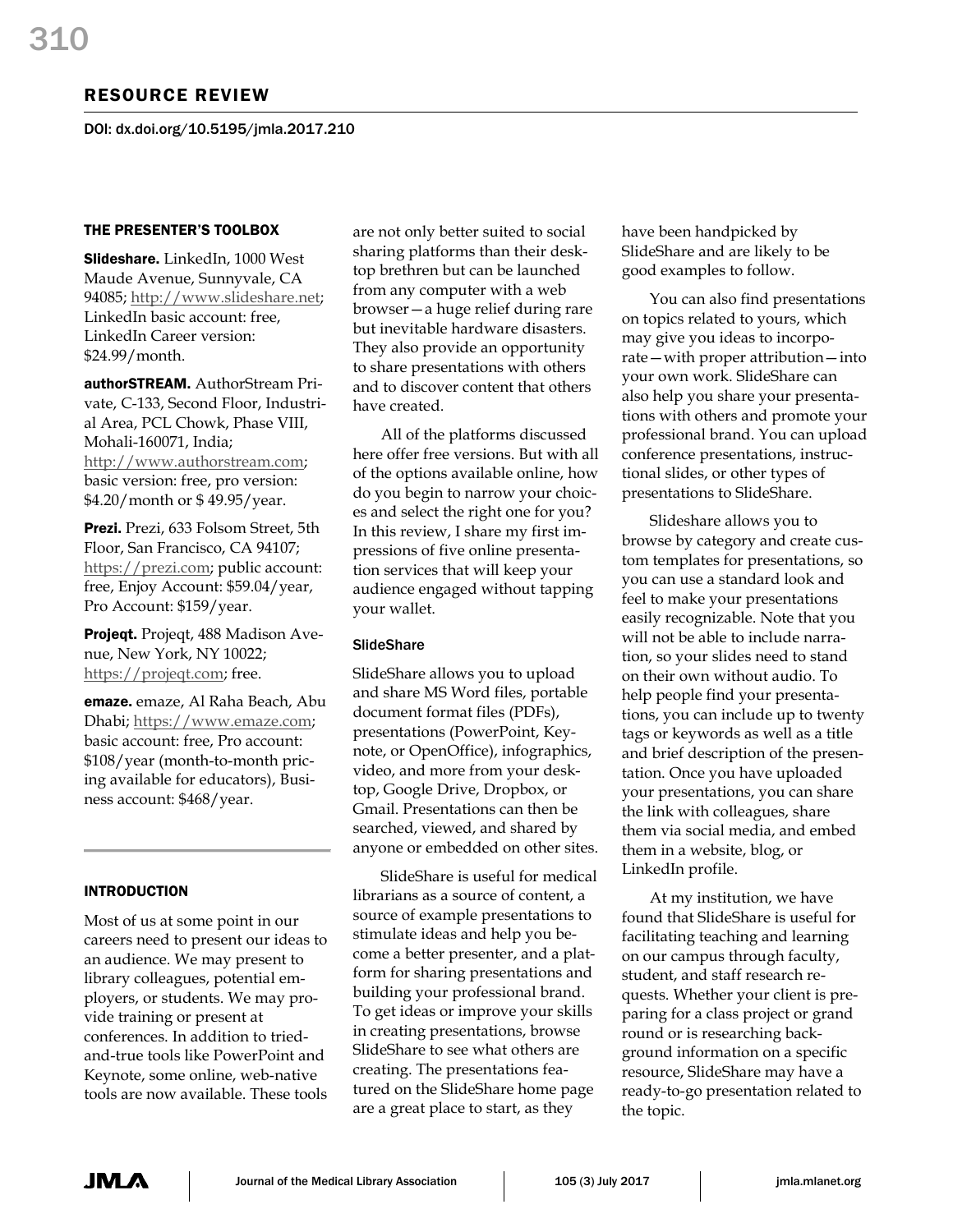### DOI: dx.doi.org/10.5195/jmla.2017.210

#### authorSTREAM

authorSTREAM is a free platform for uploading, hosting, and sharing PowerPoint, Keynote, and PDF presentations online. It has a large user base and helps you discover great presentations in various categories, including business and finance, education, product manuals, science, technology, and many others. As a presenter, authorSTREAM makes it easy to share your slideshows through blogs, websites, and YouTube.

#### Comparing authorSTREAM and **SlideShare**

Both Slideshare and author-STREAM allow you to search and browse for presentations; determine whether or not to allow others to comment on or download your content; include videos in your presentations; determine an appropriate copyright or Creative Commons license for your content; share and embed content; view, like, comment on, follow, and often download the content of others; and capture analytics about number of views, downloads, comments, tweets, likes, and links.

authorSTREAM focuses on presentation files from PowerPoint and Keynote. It allows you to create channels, present live, and purchase templates from its Presentation Marketplace. A new feature offers you the ability to save presentations as videos for free as long as they are under five minutes. Unlike SlideShare, authorSTREAM allows you to include audio narration with your presentation. authorSTREAM also allows you to upload private or public presentations, even in a free account, unlike SlideShare, which requires that all presentations up

loaded with a free account be publicly available [1]. authorSTREAM also has my favorite feature, "present live," which allows you to present in an online meeting in real time, while you provide your own audio.

I use both tools to follow other educators, other librarians, social media and marketing professionals, design professionals, and academics to see how they organize knowledge and make content visually engaging.

#### Prezi

Prezi is different than both SlideShare and authorSTREAM. It is a virtual whiteboard for transforming presentations into compelling stories and visually flowing lessons. Using the zoomable interface, Prezi allows you to navigate from one idea to the next in whichever order you choose. As Prezi users will know, the order in which your presentation visits the various elements on the canvas is known as the "path." When presenting, you can take things out of your path without taking them out of your presentation, so you can make a talk fit into a specific time length, but when people view the presentation afterward, they can see the full version with more detail.

Prezi is especially powerful when you want to make static content dynamic. You can stretch any image to any size, limited only by the resolution of the image. You can use an image as the background for your entire presentation and then add points of interaction with that image. It is also easy to embed YouTube videos: just copy and paste the uniform resource locator (URL), and Prezi does the rest. A presentation in Prezi can be

shared on any platform and embedded into websites much like a YouTube video.

In addition to presentations, Prezi has other uses in academic libraries and is especially useful for presentations that focus on visual content. For example, you can create interactive maps of your library and/or specific areas, for example, to show the location of special collections or a department's books and journals. I also use Prezi to create anatomy and physiology resource supplements. Prezi helps me make exploring the human body—even tedious step-by-step instructions—more engaging. You can embed a Prezi link in an online course to allow students and faculty to repeat lessons and access instructions anytime.

Prezi is also especially useful for presentations that cover several disparate subjects. When presenting on a single topic, the linear nature of PowerPoint works well. But when covering several topics, it can be helpful to show the audience all of them at first and then visit each of them, one by one. For example, in a session on online tools and technologies, the content is linked by little other than its format: online. Using Prezi can help attendees make sense of the broader context of these tools.

I find that Prezi encourages more engagement. People literally sit up in their seats and take notice, and they seem to remember the presentation more afterward. Whether you opt to fully customize a presentation from scratch or from one of the many available templates, Prezi's approach is unique and allows you to take a more creative approach to presentations. It does, however, require some training to use.